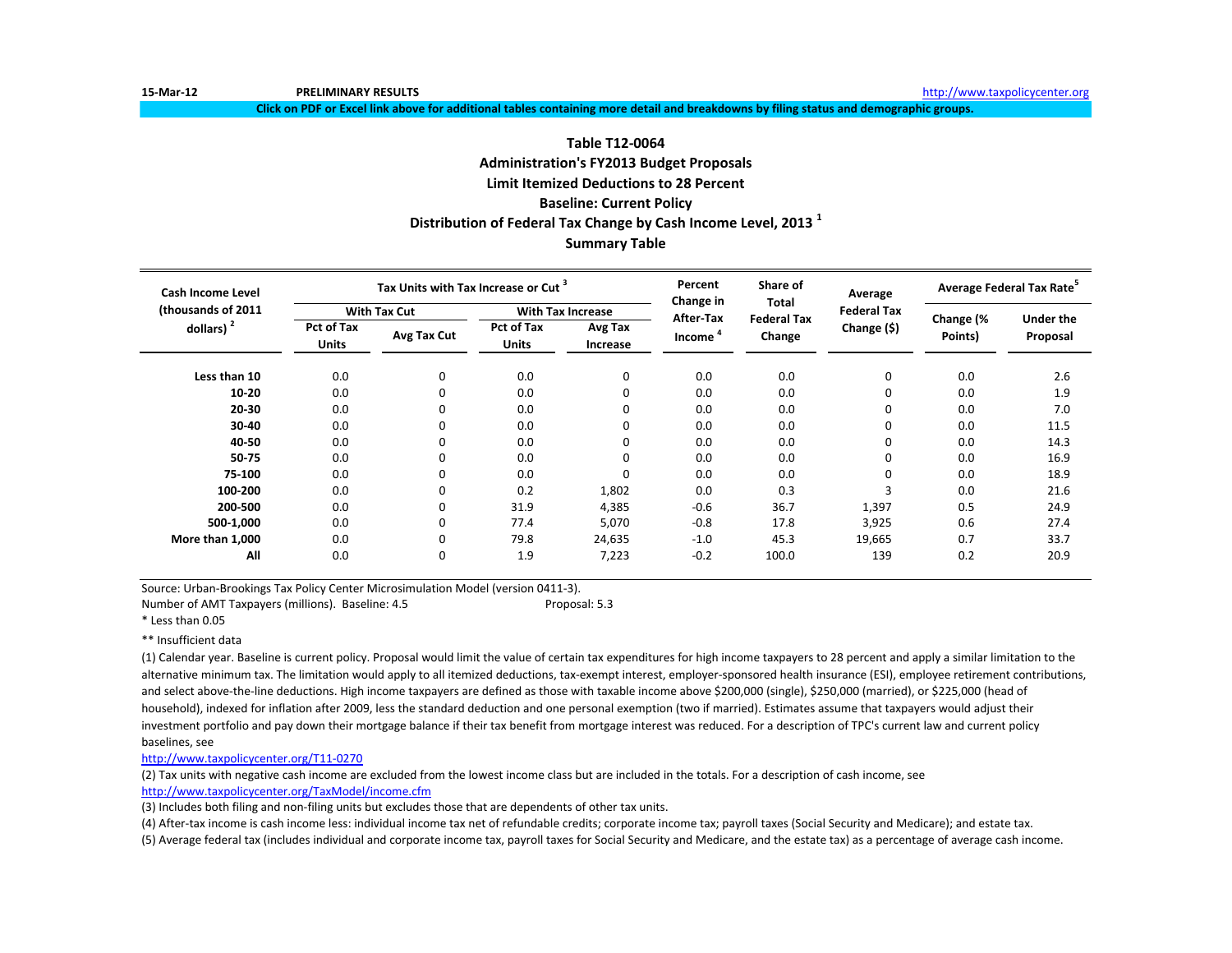Number of AMT Taxpayers (millions). Baseline: 4.5 Proposal: 5.3

\* Less than 0.05

| <b>Cash Income Level</b>           | Percent of Tax Units <sup>3</sup> |                             | <b>Percent Change</b><br>in After-Tax | <b>Share of Total</b><br><b>Federal Tax</b> | <b>Average Federal Tax Change</b> |         | <b>Share of Federal Taxes</b> |                              | Average Federal Tax Rate <sup>5</sup> |                              |
|------------------------------------|-----------------------------------|-----------------------------|---------------------------------------|---------------------------------------------|-----------------------------------|---------|-------------------------------|------------------------------|---------------------------------------|------------------------------|
| (thousands of 2011<br>dollars) $2$ | <b>With Tax Cut</b>               | <b>With Tax</b><br>Increase | Income                                | Change                                      | <b>Dollars</b>                    | Percent | Change (%<br>Points)          | <b>Under the</b><br>Proposal | Change (%<br>Points)                  | <b>Under the</b><br>Proposal |
| Less than 10                       | 0.0                               | 0.0                         | 0.0                                   | 0.0                                         | $\mathbf 0$                       | 0.0     | 0.0                           | 0.1                          | 0.0                                   | 2.6                          |
| $10 - 20$                          | 0.0                               | 0.0                         | 0.0                                   | 0.0                                         | 0                                 | 0.0     | 0.0                           | 0.3                          | 0.0                                   | 1.9                          |
| 20-30                              | 0.0                               | 0.0                         | 0.0                                   | 0.0                                         | 0                                 | 0.0     | 0.0                           | 1.5                          | 0.0                                   | 7.0                          |
| 30-40                              | 0.0                               | 0.0                         | 0.0                                   | 0.0                                         | $\mathbf 0$                       | 0.0     | 0.0                           | 2.8                          | 0.0                                   | 11.5                         |
| 40-50                              | 0.0                               | 0.0                         | 0.0                                   | 0.0                                         | 0                                 | 0.0     | 0.0                           | 3.5                          | 0.0                                   | 14.3                         |
| 50-75                              | 0.0                               | 0.0                         | 0.0                                   | 0.0                                         | $\mathbf 0$                       | 0.0     | $-0.1$                        | 9.7                          | 0.0                                   | 16.9                         |
| 75-100                             | 0.0                               | 0.0                         | 0.0                                   | 0.0                                         | 0                                 | 0.0     | $-0.1$                        | 9.8                          | 0.0                                   | 18.9                         |
| 100-200                            | 0.0                               | 0.2                         | 0.0                                   | 0.3                                         | 3                                 | 0.0     | $-0.2$                        | 25.0                         | 0.0                                   | 21.6                         |
| 200-500                            | 0.0                               | 31.9                        | $-0.6$                                | 36.7                                        | 1,397                             | 2.0     | 0.2                           | 17.6                         | 0.5                                   | 24.9                         |
| 500-1,000                          | 0.0                               | 77.4                        | $-0.8$                                | 17.8                                        | 3,925                             | 2.1     | 0.1                           | 8.0                          | 0.6                                   | 27.4                         |
| More than 1,000                    | 0.0                               | 79.8                        | $-1.0$                                | 45.3                                        | 19,665                            | 2.0     | 0.2                           | 21.7                         | 0.7                                   | 33.7                         |
| All                                | 0.0                               | 1.9                         | $-0.2$                                | 100.0                                       | 139                               | 0.9     | 0.0                           | 100.0                        | 0.2                                   | 20.9                         |

(1) Calendar year. Baseline is current policy. Proposal would limit the value of certain tax expenditures for high income taxpayers to 28 percent and apply a similar limitation to the alternative minimum tax. The limitation would apply to all itemized deductions, tax-exempt interest, employer-sponsored health insurance (ESI), employee retirement contributions, and select above-the-line deductions. High income taxpayers are defined as those with taxable income above \$200,000 (single), \$250,000 (married), or \$225,000 (head of household), indexed for inflation after 2009, less the standard deduction and one personal exemption (two if married). Estimates assume that taxpayers would adjust their investment portfolio and pay down their mortgage balance if their tax benefit from mortgage interest was reduced. For a description of TPC's current law and current policy baselines, see

| <b>Cash Income Level</b><br>(thousands of 2011) | Tax Units <sup>3</sup>       |                                   | <b>Pre-Tax Income</b> |                            | <b>Federal Tax Burden</b> |                            | After-Tax Income         |                                   | Average<br><b>Federal Tax</b> |
|-------------------------------------------------|------------------------------|-----------------------------------|-----------------------|----------------------------|---------------------------|----------------------------|--------------------------|-----------------------------------|-------------------------------|
| dollars) $2$                                    | <b>Number</b><br>(thousands) | <b>Percent of</b><br><b>Total</b> | Average (dollars)     | Percent of<br><b>Total</b> | Average<br>(dollars)      | Percent of<br><b>Total</b> | <b>Average (dollars)</b> | <b>Percent of</b><br><b>Total</b> | Rate                          |
| Less than 10                                    | 21,065                       | 12.7                              | 5,766                 | 1.0                        | 151                       | 0.1                        | 5,614                    | 1.2                               | 2.6                           |
| $10 - 20$                                       | 27,359                       | 16.5                              | 15,205                | 3.5                        | 286                       | 0.3                        | 14,919                   | 4.3                               | 1.9                           |
| $20 - 30$                                       | 20,377                       | 12.3                              | 25,480                | 4.3                        | 1,789                     | 1.5                        | 23,691                   | 5.1                               | 7.0                           |
| 30-40                                           | 16,959                       | 10.2                              | 35,896                | 5.1                        | 4,119                     | 2.8                        | 31,777                   | 5.7                               | 11.5                          |
| 40-50                                           | 13,305                       | 8.0                               | 46,141                | 5.1                        | 6,574                     | 3.5                        | 39,567                   | 5.5                               | 14.3                          |
| 50-75                                           | 22,765                       | 13.7                              | 63,142                | 11.9                       | 10,674                    | 9.7                        | 52,468                   | 12.5                              | 16.9                          |
| 75-100                                          | 14,636                       | 8.8                               | 89,268                | 10.9                       | 16,901                    | 9.9                        | 72,367                   | 11.1                              | 18.9                          |
| 100-200                                         | 20,881                       | 12.6                              | 139,817               | 24.3                       | 30,165                    | 25.2                       | 109,652                  | 24.0                              | 21.6                          |
| 200-500                                         | 6,084                        | 3.7                               | 292,655               | 14.8                       | 71,557                    | 17.4                       | 221,099                  | 14.1                              | 24.5                          |
| 500-1,000                                       | 1,051                        | 0.6                               | 696,116               | 6.1                        | 186,649                   | 7.9                        | 509,466                  | 5.6                               | 26.8                          |
| More than 1,000                                 | 534                          | 0.3                               | 3,032,367             | 13.5                       | 1,001,814                 | 21.5                       | 2,030,553                | 11.4                              | 33.0                          |
| All                                             | 166,272                      | 100.0                             | 72,381                | 100.0                      | 15,010                    | 100.0                      | 57,371                   | 100.0                             | 20.7                          |

## **Detail Table Table T12-0064 Administration's FY2013 Budget Proposals Limit Itemized Deductions to 28 Percent Baseline: Current Policy Distribution of Federal Tax Change by Cash Income Level, 2013 <sup>1</sup>**

## **Baseline Distribution of Income and Federal Taxes by Cash Income Level, 2013 <sup>1</sup>**

[http://www.taxpolicycente](http://www.taxpolicycenter.org/T11-0270)r.org/T11-0270

(2) Tax units with negative cash income are excluded from the lowest income class but are included in the totals. For a description of cash income, see [http://www.taxpolicycente](http://www.taxpolicycenter.org/TaxModel/income.cfm)r.org/TaxModel/income.cfm

(3) Includes both filing and non-filing units but excludes those that are dependents of other tax units.

(4) After-tax income is cash income less: individual income tax net of refundable credits; corporate income tax; payroll taxes (Social Security and Medicare); and estate tax.

(5) Average federal tax (includes individual and corporate income tax, payroll taxes for Social Security and Medicare, and the estate tax) as a percentage of average cash income.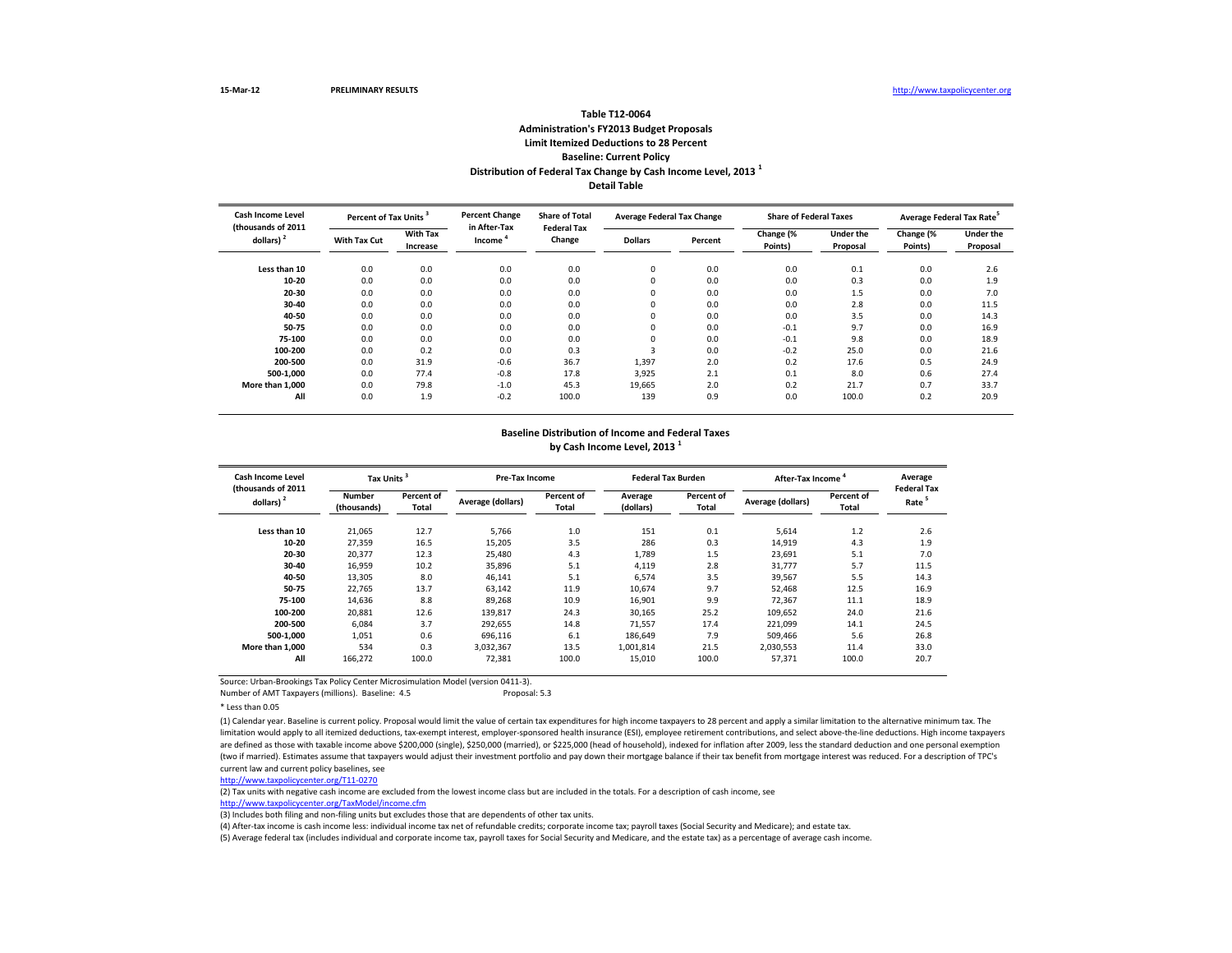\* Less than 0.05

| <b>Cash Income Level</b><br>(thousands of 2011) | Percent of Tax Units <sup>3</sup> |                             | <b>Percent Change</b><br>in After-Tax | <b>Share of Total</b><br><b>Federal Tax</b> | <b>Average Federal Tax Change</b> |         | <b>Share of Federal Taxes</b> |                              | Average Federal Tax Rate <sup>5</sup> |                              |
|-------------------------------------------------|-----------------------------------|-----------------------------|---------------------------------------|---------------------------------------------|-----------------------------------|---------|-------------------------------|------------------------------|---------------------------------------|------------------------------|
| dollars) $2$                                    | <b>With Tax Cut</b>               | <b>With Tax</b><br>Increase | Income <sup>4</sup>                   | Change                                      | <b>Dollars</b>                    | Percent | Change (%<br>Points)          | <b>Under the</b><br>Proposal | Change (%<br>Points)                  | <b>Under the</b><br>Proposal |
| Less than 10                                    | 0.0                               | 0.0                         | 0.0                                   | 0.0                                         | 0                                 | 0.0     | 0.0                           | 0.9                          | 0.0                                   | 5.7                          |
| $10 - 20$                                       | 0.0                               | 0.0                         | 0.0                                   | 0.0                                         | $\Omega$                          | 0.0     | 0.0                           | 2.6                          | 0.0                                   | 5.7                          |
| 20-30                                           | 0.0                               | 0.0                         | 0.0                                   | 0.0                                         |                                   | 0.0     | 0.0                           | 5.6                          | 0.0                                   | 11.3                         |
| 30-40                                           | 0.0                               | 0.0                         | 0.0                                   | 0.0                                         | 0                                 | 0.0     | 0.0                           | 7.7                          | 0.0                                   | 14.7                         |
| 40-50                                           | 0.0                               | 0.0                         | 0.0                                   | 0.0                                         | 0                                 | 0.0     | 0.0                           | 8.2                          | 0.0                                   | 18.7                         |
| 50-75                                           | 0.0                               | 0.0                         | 0.0                                   | 0.0                                         | $\Omega$                          | 0.0     | $-0.1$                        | 18.1                         | 0.0                                   | 21.0                         |
| 75-100                                          | 0.0                               | 0.0                         | 0.0                                   | 0.0                                         | $\Omega$                          | 0.0     | $-0.1$                        | 11.8                         | 0.0                                   | 23.5                         |
| 100-200                                         | 0.0                               | 0.0                         | 0.0                                   | 0.0                                         | $\Omega$                          | 0.0     | $-0.1$                        | 17.8                         | 0.0                                   | 24.3                         |
| 200-500                                         | 0.0                               | 47.6                        | $-0.5$                                | 31.5                                        | 1,127                             | 1.5     | 0.1                           | 9.9                          | 0.4                                   | 26.1                         |
| 500-1,000                                       | 0.0                               | 71.4                        | $-0.7$                                | 17.0                                        | 3,675                             | 1.8     | 0.1                           | 4.3                          | 0.5                                   | 29.6                         |
| More than 1,000                                 | 0.0                               | 70.3                        | $-1.1$                                | 51.5                                        | 19,870                            | 1.9     | 0.2                           | 12.9                         | 0.7                                   | 37.1                         |
| All                                             | 0.0                               | 0.7                         | $-0.1$                                | 100.0                                       | 35                                | 0.5     | 0.0                           | 100.0                        | 0.1                                   | 19.9                         |

(1) Calendar year. Baseline is current policy. Proposal would limit the value of certain tax expenditures for high income taxpayers to 28 percent and apply a similar limitation to the alternative minimum tax. The limitation would apply to all itemized deductions, tax-exempt interest, employer-sponsored health insurance (ESI), employee retirement contributions, and select above-the-line deductions. High income taxpayers are defined as those with taxable income above \$200,000 (single), \$250,000 (married), or \$225,000 (head of household), indexed for inflation after 2009, less the standard deduction and one personal exemption (two if married). Estimates assume that taxpayers would adjust their investment portfolio and pay down their mortgage balance if their tax benefit from mortgage interest was reduced. For a description of TPC's current law and current policy baselines, see

| <b>Cash Income Level</b><br>(thousands of 2011) |                              | Tax Units <sup>3</sup>     |                   | <b>Pre-Tax Income</b>             |                      | <b>Federal Tax Burden</b>  | After-Tax Income <sup>4</sup> | Average<br><b>Federal Tax</b> |      |
|-------------------------------------------------|------------------------------|----------------------------|-------------------|-----------------------------------|----------------------|----------------------------|-------------------------------|-------------------------------|------|
| dollars) $2$                                    | <b>Number</b><br>(thousands) | Percent of<br><b>Total</b> | Average (dollars) | <b>Percent of</b><br><b>Total</b> | Average<br>(dollars) | Percent of<br><b>Total</b> | Average (dollars)             | Percent of<br>Total           | Rate |
| Less than 10                                    | 16,722                       | 20.7                       | 5,678             | 3.0                               | 326                  | 0.9                        | 5,352                         | 3.6                           | 5.7  |
| $10 - 20$                                       | 19,121                       | 23.7                       | 15,084            | 9.2                               | 855                  | 2.6                        | 14,229                        | 10.8                          | 5.7  |
| $20 - 30$                                       | 12,334                       | 15.3                       | 25,339            | 9.9                               | 2,857                | 5.7                        | 22,482                        | 11.0                          | 11.3 |
| $30 - 40$                                       | 9,158                        | 11.4                       | 35,802            | 10.4                              | 5,262                | 7.7                        | 30,540                        | 11.1                          | 14.7 |
| 40-50                                           | 5,981                        | 7.4                        | 45,980            | 8.7                               | 8,582                | 8.2                        | 37,398                        | 8.9                           | 18.7 |
| 50-75                                           | 8,668                        | 10.8                       | 62,437            | 17.2                              | 13,078               | 18.2                       | 49,359                        | 17.0                          | 21.0 |
| 75-100                                          | 3,570                        | 4.4                        | 88,424            | 10.0                              | 20,741               | 11.9                       | 67,682                        | 9.6                           | 23.5 |
| 100-200                                         | 3,358                        | 4.2                        | 136,678           | 14.6                              | 33,260               | 17.9                       | 103,419                       | 13.8                          | 24.3 |
| 200-500                                         | 794                          | 1.0                        | 298,894           | 7.5                               | 76,784               | 9.8                        | 222,110                       | 7.0                           | 25.7 |
| 500-1,000                                       | 131                          | 0.2                        | 696,170           | 2.9                               | 202,518              | 4.3                        | 493,653                       | 2.6                           | 29.1 |
| More than 1,000                                 | 74                           | 0.1                        | 2,952,272         | 6.9                               | 1,073,932            | 12.7                       | 1,878,340                     | 5.5                           | 36.4 |
| All                                             | 80,622                       | 100.0                      | 39,043            | 100.0                             | 7,730                | 100.0                      | 31,313                        | 100.0                         | 19.8 |

# **Detail Table - Single Tax Units Table T12-0064 Administration's FY2013 Budget Proposals Limit Itemized Deductions to 28 Percent Baseline: Current Policy Distribution of Federal Tax Change by Cash Income Level, 2013 <sup>1</sup>**

## **Baseline Distribution of Income and Federal Taxes by Cash Income Level, 2013 <sup>1</sup>**

### [http://www.taxpolicycente](http://www.taxpolicycenter.org/T11-0270)r.org/T11-0270

(2) Tax units with negative cash income are excluded from the lowest income class but are included in the totals. For a description of cash income, see [http://www.taxpolicycente](http://www.taxpolicycenter.org/TaxModel/income.cfm)r.org/TaxModel/income.cfm

(5) Average federal tax (includes individual and corporate income tax, payroll taxes for Social Security and Medicare, and the estate tax) as a percentage of average cash income. (4) After-tax income is cash income less: individual income tax net of refundable credits; corporate income tax; payroll taxes (Social Security and Medicare); and estate tax.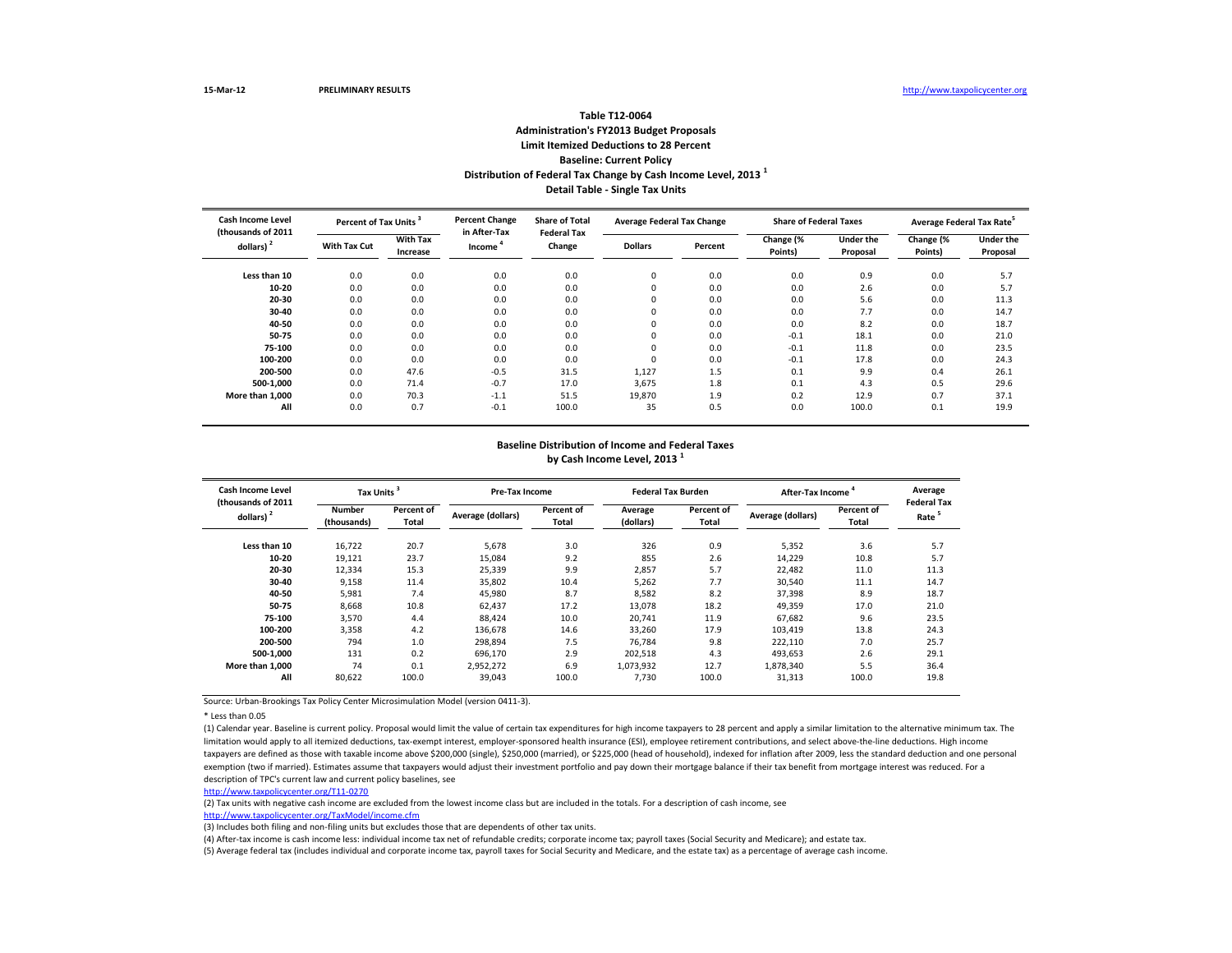\* Less than 0.05

| <b>Cash Income Level</b><br>(thousands of 2011 | Percent of Tax Units <sup>3</sup> |                             | <b>Percent Change</b><br>in After-Tax | <b>Share of Total</b><br><b>Federal Tax</b> | <b>Average Federal Tax Change</b> |         | <b>Share of Federal Taxes</b> |                              | Average Federal Tax Rate <sup>5</sup> |                              |
|------------------------------------------------|-----------------------------------|-----------------------------|---------------------------------------|---------------------------------------------|-----------------------------------|---------|-------------------------------|------------------------------|---------------------------------------|------------------------------|
| dollars) $2$                                   | <b>With Tax Cut</b>               | <b>With Tax</b><br>Increase | Income <sup>4</sup>                   | Change                                      |                                   | Percent | Change (%<br>Points)          | <b>Under the</b><br>Proposal | Change (%<br>Points)                  | <b>Under the</b><br>Proposal |
| Less than 10                                   | 0.0                               | 0.0                         | 0.0                                   | 0.0                                         | 0                                 | 0.0     | 0.0                           | 0.0                          | 0.0                                   | $-1.1$                       |
| $10 - 20$                                      | 0.0                               | 0.0                         | 0.0                                   | 0.0                                         | $\mathbf{0}$                      | 0.0     | 0.0                           | $-0.1$                       | 0.0                                   | $-2.3$                       |
| 20-30                                          | 0.0                               | 0.0                         | 0.0                                   | 0.0                                         | 0                                 | 0.0     | 0.0                           | 0.0                          | 0.0                                   | 1.0                          |
| $30 - 40$                                      | 0.0                               | 0.0                         | 0.0                                   | 0.0                                         | $\mathbf{0}$                      | 0.0     | 0.0                           | 0.5                          | 0.0                                   | 6.2                          |
| 40-50                                          | 0.0                               | 0.0                         | 0.0                                   | 0.0                                         | $\mathbf{0}$                      | 0.0     | 0.0                           | 1.1                          | 0.0                                   | 8.7                          |
| 50-75                                          | 0.0                               | 0.0                         | 0.0                                   | 0.0                                         | $\mathbf{0}$                      | 0.0     | $-0.1$                        | 5.2                          | 0.0                                   | 13.5                         |
| 75-100                                         | 0.0                               | 0.0                         | 0.0                                   | 0.0                                         | $\mathbf{0}$                      | 0.0     | $-0.1$                        | 8.4                          | 0.0                                   | 17.0                         |
| 100-200                                        | 0.0                               | 0.0                         | 0.0                                   | 0.0                                         | $\Omega$                          | 0.0     | $-0.3$                        | 28.3                         | 0.0                                   | 20.9                         |
| 200-500                                        | 0.0                               | 28.8                        | $-0.7$                                | 37.9                                        | 1,440                             | 2.0     | 0.2                           | 21.4                         | 0.5                                   | 24.7                         |
| 500-1,000                                      | 0.0                               | 78.3                        | $-0.8$                                | 18.3                                        | 4,004                             | 2.2     | 0.1                           | 9.7                          | 0.6                                   | 27.0                         |
| More than 1,000                                | 0.0                               | 81.4                        | $-1.0$                                | 43.8                                        | 19,252                            | 2.0     | 0.2                           | 25.3                         | 0.6                                   | 33.0                         |
| All                                            | 0.0                               | 4.4                         | $-0.3$                                | 100.0                                       | 335                               | 1.1     | 0.0                           | 100.0                        | 0.3                                   | 22.3                         |

(1) Calendar year. Baseline is current policy. Proposal would limit the value of certain tax expenditures for high income taxpayers to 28 percent and apply a similar limitation to the alternative minimum tax. The limitation would apply to all itemized deductions, tax-exempt interest, employer-sponsored health insurance (ESI), employee retirement contributions, and select above-the-line deductions. High income taxpayers are defined as those with taxable income above \$200,000 (single), \$250,000 (married), or \$225,000 (head of household), indexed for inflation after 2009, less the standard deduction and one personal exemption (two if married). Estimates assume that taxpayers would adjust their investment portfolio and pay down their mortgage balance if their tax benefit from mortgage interest was reduced. For a description of TPC's current law and current policy baselines, see

| <b>Cash Income Level</b><br>(thousands of 2011) | Tax Units <sup>3</sup> |                            | Pre-Tax Income    |                     | <b>Federal Tax Burden</b> |                            | After-Tax Income                         | Average<br><b>Federal Tax</b> |        |
|-------------------------------------------------|------------------------|----------------------------|-------------------|---------------------|---------------------------|----------------------------|------------------------------------------|-------------------------------|--------|
| dollars) <sup>2</sup>                           | Number<br>(thousands)  | Percent of<br><b>Total</b> | Average (dollars) | Percent of<br>Total | Average<br>(dollars)      | Percent of<br><b>Total</b> | Percent of<br>Average (dollars)<br>Total |                               | Rate   |
| Less than 10                                    | 1,291                  | 2.2                        | 5,093             | 0.1                 | $-56$                     | 0.0                        | 5,150                                    | 0.1                           | $-1.1$ |
| 10-20                                           | 2,559                  | 4.4                        | 15,850            | 0.5                 | $-367$                    | $-0.1$                     | 16,217                                   | 0.7                           | $-2.3$ |
| $20 - 30$                                       | 2,875                  | 5.0                        | 25,634            | 1.0                 | 243                       | 0.0                        | 25,392                                   | 1.2                           | 1.0    |
| 30-40                                           | 3,624                  | 6.3                        | 36,207            | 1.7                 | 2,225                     | 0.5                        | 33,982                                   | 2.1                           | 6.2    |
| 40-50                                           | 4,468                  | 7.7                        | 46,489            | 2.7                 | 4,029                     | 1.1                        | 42,461                                   | 3.2                           | 8.7    |
| 50-75                                           | 10,281                 | 17.8                       | 63,998            | 8.6                 | 8,609                     | 5.2                        | 55,389                                   | 9.5                           | 13.5   |
| 75-100                                          | 9,429                  | 16.3                       | 89,794            | 11.0                | 15,305                    | 8.5                        | 74,489                                   | 11.7                          | 17.0   |
| 100-200                                         | 16,457                 | 28.5                       | 140,888           | 30.2                | 29,476                    | 28.6                       | 111,411                                  | 30.7                          | 20.9   |
| 200-500                                         | 5,091                  | 8.8                        | 291,809           | 19.4                | 70,673                    | 21.2                       | 221,135                                  | 18.8                          | 24.2   |
| 500-1,000                                       | 885                    | 1.5                        | 696,396           | 8.0                 | 184,200                   | 9.6                        | 512,197                                  | 7.6                           | 26.5   |
| More than 1,000                                 | 440                    | 0.8                        | 2,988,320         | 17.1                | 968,122                   | 25.1                       | 2,020,198                                | 14.9                          | 32.4   |
| All                                             | 57,802                 | 100.0                      | 132,789           | 100.0               | 29,321                    | 100.0                      | 103,468                                  | 100.0                         | 22.1   |

# **Detail Table - Married Tax Units Filing Jointly Table T12-0064 Administration's FY2013 Budget Proposals Limit Itemized Deductions to 28 Percent Baseline: Current Policy Distribution of Federal Tax Change by Cash Income Level, 2013 <sup>1</sup>**

## **Baseline Distribution of Income and Federal Taxes by Cash Income Level, 2013 <sup>1</sup>**

### [http://www.taxpolicycente](http://www.taxpolicycenter.org/T11-0270)r.org/T11-0270

(2) Tax units with negative cash income are excluded from the lowest income class but are included in the totals. For a description of cash income, see [http://www.taxpolicycente](http://www.taxpolicycenter.org/TaxModel/income.cfm)r.org/TaxModel/income.cfm

(5) Average federal tax (includes individual and corporate income tax, payroll taxes for Social Security and Medicare, and the estate tax) as a percentage of average cash income. (4) After-tax income is cash income less: individual income tax net of refundable credits; corporate income tax; payroll taxes (Social Security and Medicare); and estate tax.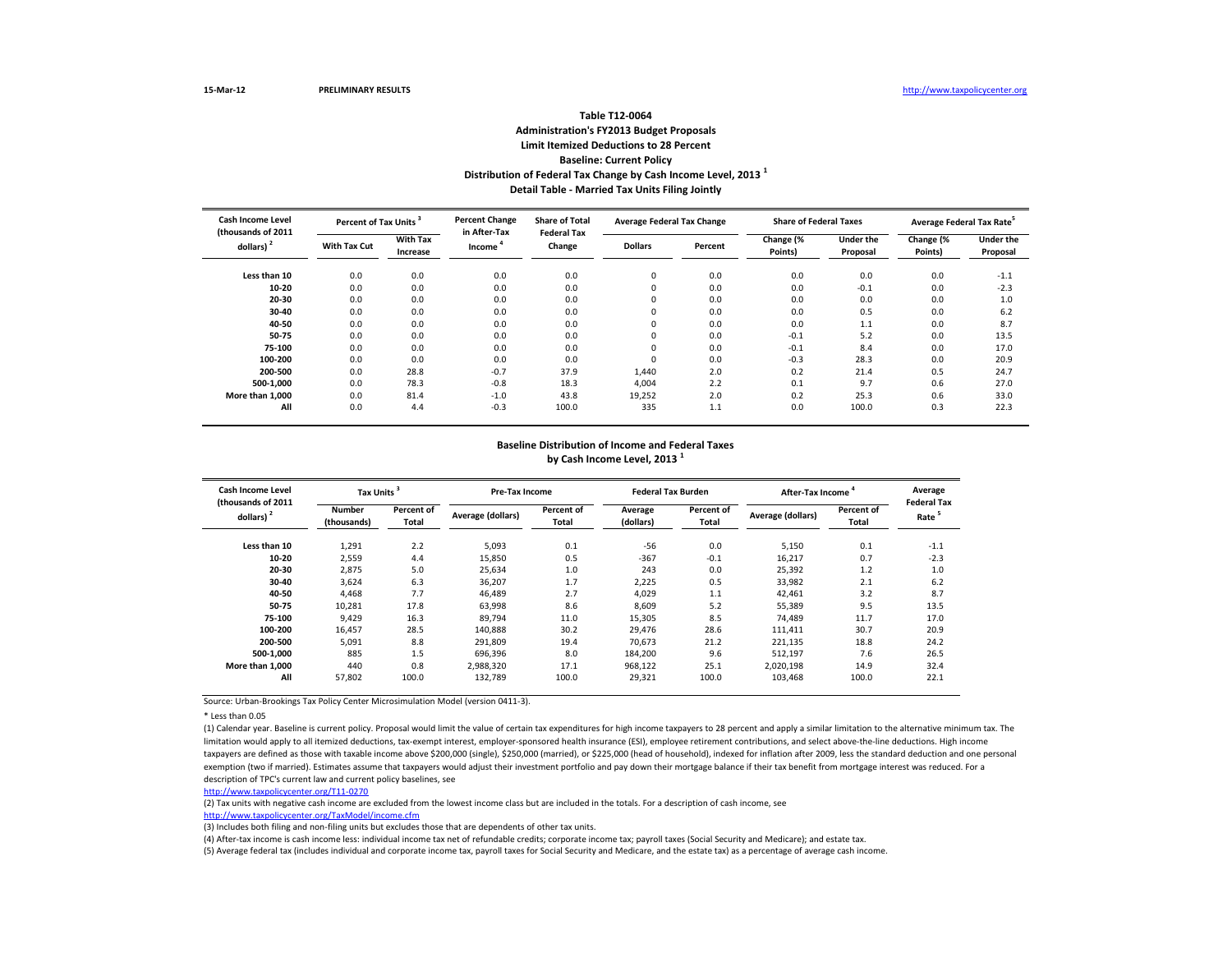\* Less than 0.05

| <b>Cash Income Level</b><br>(thousands of 2011 | Percent of Tax Units <sup>3</sup> |                             | <b>Percent Change</b><br>in After-Tax | <b>Share of Total</b><br><b>Federal Tax</b> | <b>Average Federal Tax Change</b> |         | <b>Share of Federal Taxes</b> |                              | Average Federal Tax Rate <sup>5</sup> |                              |
|------------------------------------------------|-----------------------------------|-----------------------------|---------------------------------------|---------------------------------------------|-----------------------------------|---------|-------------------------------|------------------------------|---------------------------------------|------------------------------|
| dollars) $2$                                   | <b>With Tax Cut</b>               | <b>With Tax</b><br>Increase | Income <sup>4</sup>                   | Change                                      | <b>Dollars</b>                    | Percent | Change $\sqrt{8}$<br>Points)  | <b>Under the</b><br>Proposal | Change (%<br>Points)                  | <b>Under the</b><br>Proposal |
| Less than 10                                   | 0.0                               | 0.0                         | 0.0                                   | 0.0                                         | 0                                 | 0.0     | 0.0                           | $-1.8$                       | 0.0                                   | $-11.9$                      |
| 10-20                                          | 0.0                               | 0.0                         | 0.0                                   | 0.0                                         | $\Omega$                          | 0.0     | 0.0                           | $-6.5$                       | 0.0                                   | $-9.9$                       |
| 20-30                                          | 0.0                               | 0.0                         | 0.0                                   | 0.0                                         |                                   | 0.0     | 0.0                           | $-0.6$                       | 0.0                                   | $-0.6$                       |
| 30-40                                          | 0.0                               | 0.0                         | 0.0                                   | 0.0                                         |                                   | 0.0     | 0.0                           | 8.5                          | 0.0                                   | 8.0                          |
| 40-50                                          | 0.0                               | 0.0                         | 0.0                                   | 0.0                                         | $\Omega$                          | 0.0     | 0.0                           | 12.0                         | 0.0                                   | 13.1                         |
| 50-75                                          | 0.0                               | 0.0                         | 0.0                                   | 0.0                                         | $\Omega$                          | 0.0     | $-0.1$                        | 27.5                         | 0.0                                   | 16.8                         |
| 75-100                                         | 0.0                               | 0.0                         | 0.0                                   | 0.0                                         | $\Omega$                          | 0.0     | $-0.1$                        | 18.6                         | 0.0                                   | 19.7                         |
| 100-200                                        | 0.0                               | 0.0                         | 0.0                                   | 0.0                                         | $\Omega$                          | 0.0     | $-0.1$                        | 21.8                         | 0.0                                   | 23.0                         |
| 200-500                                        | 0.0                               | 38.6                        | $-0.5$                                | 41.5                                        | 1,122                             | 1.6     | 0.1                           | 8.5                          | 0.4                                   | 25.0                         |
| 500-1,000                                      | 0.0                               | 78.3                        | $-0.5$                                | 15.1                                        | 2,575                             | 1.5     | 0.0                           | 3.4                          | 0.4                                   | 26.5                         |
| More than 1,000                                | 0.0                               | 80.0                        | $-0.9$                                | 43.3                                        | 16,165                            | 1.7     | 0.1                           | 8.5                          | 0.6                                   | 34.5                         |
| All                                            | 0.0                               | 0.3                         | $-0.1$                                | 100.0                                       | 16                                | 0.3     | 0.0                           | 100.0                        | 0.0                                   | 12.5                         |

(1) Calendar year. Baseline is current policy. Proposal would limit the value of certain tax expenditures for high income taxpayers to 28 percent and apply a similar limitation to the alternative minimum tax. The limitation would apply to all itemized deductions, tax-exempt interest, employer-sponsored health insurance (ESI), employee retirement contributions, and select above-the-line deductions. High income taxpayers are defined as those with taxable income above \$200,000 (single), \$250,000 (married), or \$225,000 (head of household), indexed for inflation after 2009, less the standard deduction and one personal exemption (two if married). Estimates assume that taxpayers would adjust their investment portfolio and pay down their mortgage balance if their tax benefit from mortgage interest was reduced. For a description of TPC's current law and current policy baselines, see

| <b>Cash Income Level</b><br>(thousands of 2011) | Tax Units <sup>3</sup> |                            | Pre-Tax Income    |                     | <b>Federal Tax Burden</b> |                            | After-Tax Income <sup>4</sup> | Average<br><b>Federal Tax</b> |         |
|-------------------------------------------------|------------------------|----------------------------|-------------------|---------------------|---------------------------|----------------------------|-------------------------------|-------------------------------|---------|
| dollars) $2$                                    | Number<br>(thousands)  | Percent of<br><b>Total</b> | Average (dollars) | Percent of<br>Total | Average<br>(dollars)      | Percent of<br><b>Total</b> | Average (dollars)             | Percent of<br>Total           | Rate    |
| Less than 10                                    | 2,911                  | 11.5                       | 6,577             | 1.9                 | $-783$                    | $-1.8$                     | 7,360                         | 2.4                           | $-11.9$ |
| $10 - 20$                                       | 5,398                  | 21.4                       | 15,312            | 8.2                 | $-1,511$                  | $-6.5$                     | 16,823                        | 10.3                          | $-9.9$  |
| $20 - 30$                                       | 4,846                  | 19.2                       | 25,728            | 12.4                | $-158$                    | $-0.6$                     | 25,886                        | 14.2                          | $-0.6$  |
| $30 - 40$                                       | 3,748                  | 14.8                       | 35,771            | 13.3                | 2,876                     | 8.6                        | 32,895                        | 13.9                          | 8.0     |
| 40-50                                           | 2,505                  | 9.9                        | 45,998            | 11.4                | 6,045                     | 12.0                       | 39,953                        | 11.3                          | 13.1    |
| 50-75                                           | 3,317                  | 13.1                       | 62,381            | 20.5                | 10,461                    | 27.6                       | 51,919                        | 19.5                          | 16.8    |
| 75-100                                          | 1,353                  | 5.4                        | 88,201            | 11.8                | 17,328                    | 18.6                       | 70,873                        | 10.9                          | 19.7    |
| 100-200                                         | 905                    | 3.6                        | 132,511           | 11.9                | 30,460                    | 21.9                       | 102,051                       | 10.4                          | 23.0    |
| 200-500                                         | 149                    | 0.6                        | 287,163           | 4.3                 | 70,774                    | 8.4                        | 216,389                       | 3.7                           | 24.7    |
| 500-1,000                                       | 24                     | 0.1                        | 675,227           | 1.6                 | 176,413                   | 3.3                        | 498,813                       | 1.3                           | 26.1    |
| More than 1,000                                 | 11                     | 0.0                        | 2,859,898         | 3.1                 | 969,210                   | 8.3                        | 1,890,688                     | 2.3                           | 33.9    |
| All                                             | 25,256                 | 100.0                      | 39,986            | 100.0               | 4,980                     | 100.0                      | 35,006                        | 100.0                         | 12.5    |

# **Detail Table - Head of Household Tax Units Table T12-0064 Administration's FY2013 Budget Proposals Limit Itemized Deductions to 28 Percent Baseline: Current Policy Distribution of Federal Tax Change by Cash Income Level, 2013 <sup>1</sup>**

## **Baseline Distribution of Income and Federal Taxes by Cash Income Level, 2013 <sup>1</sup>**

### [http://www.taxpolicycente](http://www.taxpolicycenter.org/T11-0270)r.org/T11-0270

(2) Tax units with negative cash income are excluded from the lowest income class but are included in the totals. For a description of cash income, see [http://www.taxpolicycente](http://www.taxpolicycenter.org/TaxModel/income.cfm)r.org/TaxModel/income.cfm

(5) Average federal tax (includes individual and corporate income tax, payroll taxes for Social Security and Medicare, and the estate tax) as a percentage of average cash income. (4) After-tax income is cash income less: individual income tax net of refundable credits; corporate income tax; payroll taxes (Social Security and Medicare); and estate tax.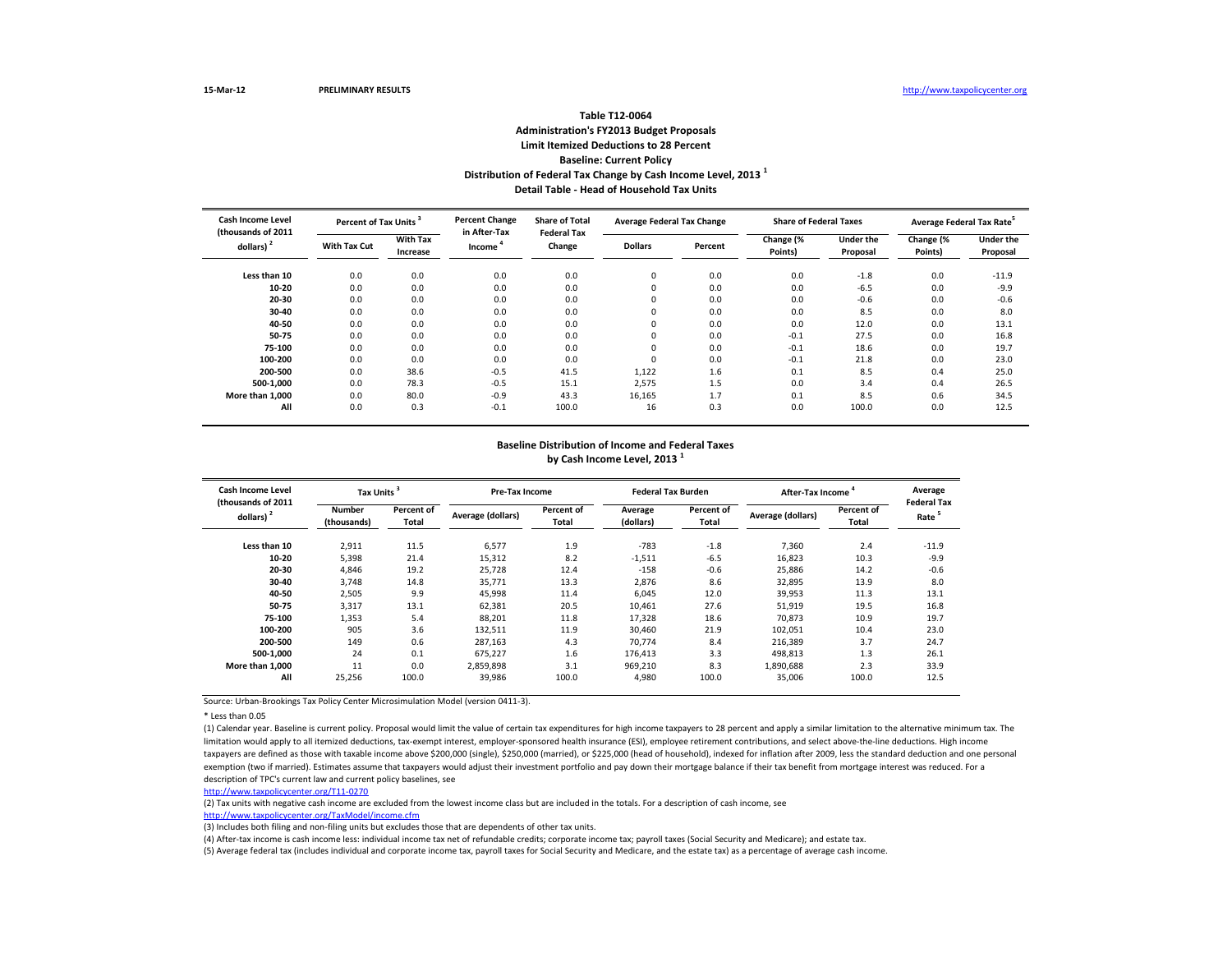\* Less than 0.05

Note: Tax units with children are those claiming an exemption for children at home or away from home.

| <b>Cash Income Level</b>           | Percent of Tax Units |                             | <b>Percent Change</b><br>in After-Tax | <b>Share of Total</b><br><b>Federal Tax</b> | <b>Average Federal Tax Change</b> |         | <b>Share of Federal Taxes</b> |                              | Average Federal Tax Rate <sup>5</sup> |                              |
|------------------------------------|----------------------|-----------------------------|---------------------------------------|---------------------------------------------|-----------------------------------|---------|-------------------------------|------------------------------|---------------------------------------|------------------------------|
| (thousands of 2011<br>dollars) $2$ | <b>With Tax Cut</b>  | <b>With Tax</b><br>Increase | Income <sup>1</sup>                   | Change                                      | <b>Dollars</b>                    | Percent | Change (%<br>Points)          | <b>Under the</b><br>Proposal | Change (%<br>Points)                  | <b>Under the</b><br>Proposal |
| Less than 10                       | 0.0                  | 0.0                         | 0.0                                   | 0.0                                         | $\mathbf 0$                       | 0.0     | 0.0                           | $-0.4$                       | 0.0                                   | $-17.5$                      |
| 10-20                              | 0.0                  | 0.0                         | 0.0                                   | 0.0                                         | 0                                 | 0.0     | 0.0                           | $-1.4$                       | 0.0                                   | $-15.6$                      |
| 20-30                              | 0.0                  | 0.0                         | 0.0                                   | 0.0                                         | 0                                 | 0.0     | 0.0                           | $-0.6$                       | 0.0                                   | $-4.2$                       |
| 30-40                              | 0.0                  | 0.0                         | 0.0                                   | 0.0                                         | 0                                 | 0.0     | 0.0                           | 1.0                          | 0.0                                   | 5.7                          |
| 40-50                              | 0.0                  | 0.0                         | 0.0                                   | 0.0                                         | 0                                 | 0.0     | 0.0                           | 2.1                          | 0.0                                   | 10.9                         |
| 50-75                              | 0.0                  | 0.0                         | 0.0                                   | 0.0                                         | 0                                 | 0.0     | $-0.1$                        | 7.6                          | 0.0                                   | 15.3                         |
| 75-100                             | 0.0                  | 0.0                         | 0.0                                   | 0.0                                         | $\Omega$                          | 0.0     | $-0.1$                        | 9.9                          | 0.0                                   | 17.9                         |
| 100-200                            | 0.0                  | *                           | 0.0                                   | 0.1                                         |                                   | 0.0     | $-0.3$                        | 29.0                         | 0.0                                   | 21.2                         |
| 200-500                            | 0.0                  | 32.4                        | $-0.8$                                | 44.3                                        | 1,755                             | 2.4     | 0.3                           | 21.5                         | 0.6                                   | 25.5                         |
| 500-1,000                          | 0.0                  | 87.3                        | $-0.9$                                | 18.5                                        | 4,472                             | 2.3     | 0.1                           | 9.4                          | 0.6                                   | 28.5                         |
| More than 1,000                    | 0.0                  | 89.1                        | $-1.0$                                | 37.2                                        | 19,676                            | 2.0     | 0.2                           | 21.9                         | 0.7                                   | 34.2                         |
| All                                | 0.0                  | 3.0                         | $-0.3$                                | 100.0                                       | 221                               | 1.2     | 0.0                           | 100.0                        | 0.2                                   | 20.6                         |

(1) Calendar year. Baseline is current policy. Proposal would limit the value of certain tax expenditures for high income taxpayers to 28 percent and apply a similar limitation to the alternative minimum tax. The limitation would apply to all itemized deductions, tax-exempt interest, employer-sponsored health insurance (ESI), employee retirement contributions, and select above-the-line deductions. High income taxpayers are defined as those with taxable income above \$200,000 (single), \$250,000 (married), or \$225,000 (head of household), indexed for inflation after 2009, less the standard deduction and one personal exemption (two if married). Estimates assume that taxpayers would adjust their investment portfolio and pay down their mortgage balance if their tax benefit from mortgage interest was reduced. For a description of TPC's current law and current policy baselines, see

| <b>Cash Income Level</b><br>(thousands of 2011) | Tax Units <sup>3</sup>       |                     | <b>Pre-Tax Income</b>    |                                   | <b>Federal Tax Burden</b> |                                   | After-Tax Income <sup>4</sup> |                                   | Average<br><b>Federal Tax</b> |
|-------------------------------------------------|------------------------------|---------------------|--------------------------|-----------------------------------|---------------------------|-----------------------------------|-------------------------------|-----------------------------------|-------------------------------|
| dollars) $2$                                    | <b>Number</b><br>(thousands) | Percent of<br>Total | <b>Average (dollars)</b> | <b>Percent of</b><br><b>Total</b> | Average<br>(dollars)      | <b>Percent of</b><br><b>Total</b> | <b>Average (dollars)</b>      | <b>Percent of</b><br><b>Total</b> | Rate                          |
| Less than 10                                    | 3,361                        | 6.8                 | 5,988                    | 0.4                               | $-1,046$                  | $-0.4$                            | 7,034                         | 0.7                               | $-17.5$                       |
| $10 - 20$                                       | 5,658                        | 11.5                | 15,525                   | 1.9                               | $-2,414$                  | $-1.5$                            | 17,940                        | 2.8                               | $-15.6$                       |
| 20-30                                           | 5,534                        | 11.2                | 25,702                   | 3.1                               | $-1,077$                  | $-0.6$                            | 26,779                        | 4.1                               | $-4.2$                        |
| 30-40                                           | 4,844                        | 9.8                 | 35,836                   | 3.8                               | 2,029                     | 1.1                               | 33,807                        | 4.5                               | 5.7                           |
| 40-50                                           | 3,945                        | 8.0                 | 46,072                   | 4.0                               | 5,003                     | 2.1                               | 41,069                        | 4.4                               | 10.9                          |
| 50-75                                           | 7,372                        | 14.9                | 63,539                   | 10.2                              | 9,702                     | 7.6                               | 53,837                        | 10.8                              | 15.3                          |
| 75-100                                          | 5,840                        | 11.8                | 89,617                   | 11.4                              | 16,073                    | 10.0                              | 73,543                        | 11.7                              | 17.9                          |
| 100-200                                         | 9,226                        | 18.7                | 140,522                  | 28.2                              | 29,744                    | 29.3                              | 110,778                       | 27.9                              | 21.2                          |
| 200-500                                         | 2,749                        | 5.6                 | 290,144                  | 17.4                              | 72,153                    | 21.2                              | 217,990                       | 16.4                              | 24.9                          |
| 500-1,000                                       | 450                          | 0.9                 | 695,662                  | 6.8                               | 193,831                   | 9.3                               | 501,831                       | 6.2                               | 27.9                          |
| More than 1,000                                 | 206                          | 0.4                 | 2,943,211                | 13.2                              | 985,336                   | 21.7                              | 1,957,875                     | 11.0                              | 33.5                          |
| All                                             | 49,418                       | 100.0               | 93,026                   | 100.0                             | 18,948                    | 100.0                             | 74,078                        | 100.0                             | 20.4                          |

## **Detail Table - Tax Units with Children Table T12-0064 Administration's FY2013 Budget Proposals Limit Itemized Deductions to 28 Percent Baseline: Current Policy Distribution of Federal Tax Change by Cash Income Level, 2013 <sup>1</sup>**

## **Baseline Distribution of Income and Federal Taxes by Cash Income Level, 2013 <sup>1</sup>**

[http://www.taxpolicycente](http://www.taxpolicycenter.org/T11-0270)r.org/T11-0270

(2) Tax units with negative cash income are excluded from the lowest income class but are included in the totals. For a description of cash income, see [http://www.taxpolicycente](http://www.taxpolicycenter.org/TaxModel/income.cfm)r.org/TaxModel/income.cfm

(5) Average federal tax (includes individual and corporate income tax, payroll taxes for Social Security and Medicare, and the estate tax) as a percentage of average cash income. (4) After-tax income is cash income less: individual income tax net of refundable credits; corporate income tax; payroll taxes (Social Security and Medicare); and estate tax.